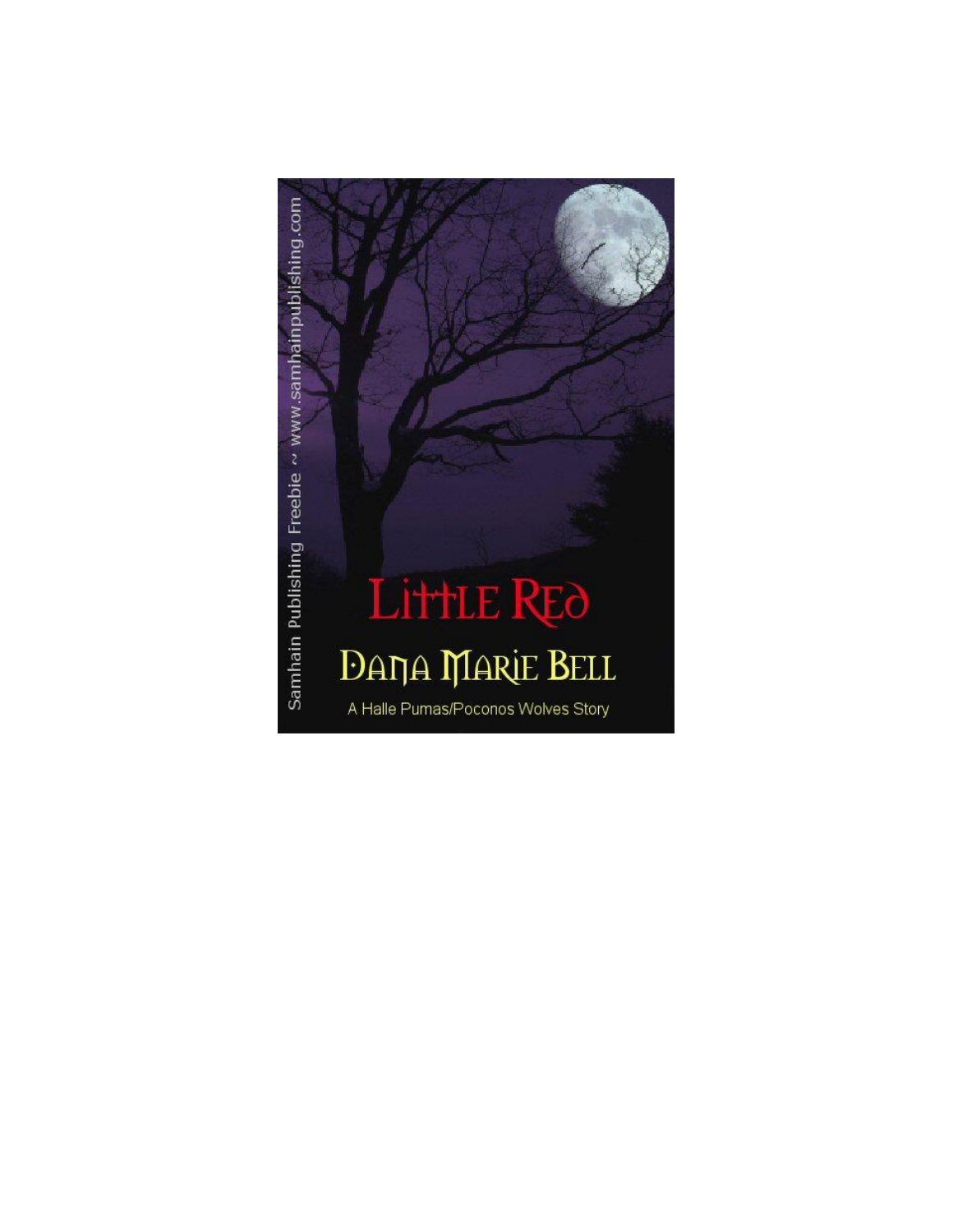Little Red Copyright 2009, Dana Marie Bell Cover Art: [www.ireadromance.com](http://www.ireadromance.com/)

This is a work of fiction. The names, characters, places and incidents are products of the writer's imagination or have been used fictitiously and are no construed to be real. Any resemblance to persons, living or dead, actual events, locale or organizations is entirely incidental.

All rights are reserved. No part of this book may be used or reproduced in any manner whatsoever without written permission except in the case of brief excerpts or quotations embodied in critical articles and reviews.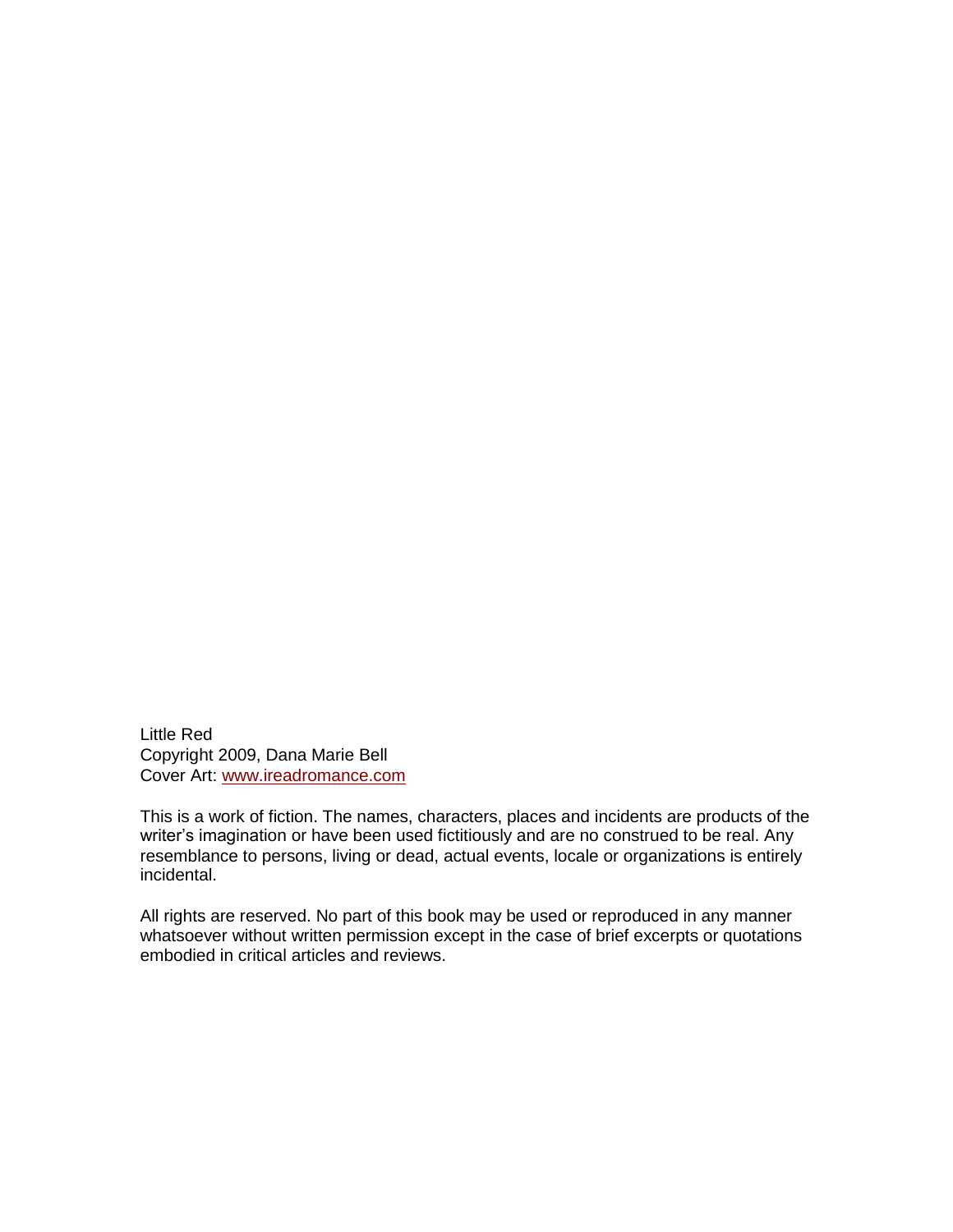"Belle?" Rick Lowell, Alpha of the Poconos Wolves Pack, slammed shut the door of the apartment he shared with his Luna, Belle Campbell. "Belle!" He walked quickly into the master bedroom. He didn't have time to fuck around. The party was going to start in an hour and he still had to get into his costume.

No answer. He checked the bathroom, but she wasn't there. Bits and pieces of hair and makeup littered the surface of the countertop, letting him know that at some point she had been there. "Fuck. Where the hell did she leave my costume?"

Belle must be downstairs getting ready for the lodge's guests. The human party would take place in the main part of the hotel. Each of the Wolves Rick had working tonight would get some time off to visit the shifter party, but the human party was a big deal for the ski lodge. To him it kicked of the Fall/Winter season, and was something he looked forward to every year.

The shifter part of the party would be held in the private area reserved for Pack functions, far enough away from the humans that they could let their animals have fun in peace.

He headed back into the bedroom, only then noticing the pile of clothing on the bed. "Thank God." Belle had left his costume for him, neatly laid out. No guessing what he was supposed to wear… wait. He frowned down at the red checkered shirt.

"She's dressing me as a lumberjack?" He picked up the shirt to find a pair of neatly folded red slacks under them. His eyebrows shot up. "A gay lumberjack." His chest rumbled with a suppressed growl. Under the pants was a red cloak. "A flaming gay lumberjack."

He ripped his phone off his belt and dialed. "Belle."

She interrupted him before he could do more than threaten with his voice. "Put it on, no excuses." She hung up, but he'd heard the laughter in her voice.

*Oh Belle. You are in so much trouble.* He ripped off his t-shirt and pulled on the flannel. *When I get my paws on you, baby, you will regret this.*

He turned around to sit on the bed and damn near tripped over something else she'd left on the floor. He bit his lip, torn between laughter and aggravation. Could he bring himself to wear the outfit she'd left him? And what would she do to him if he didn't? He had first hand knowledge of how sharp his pretty kitty's claws could be.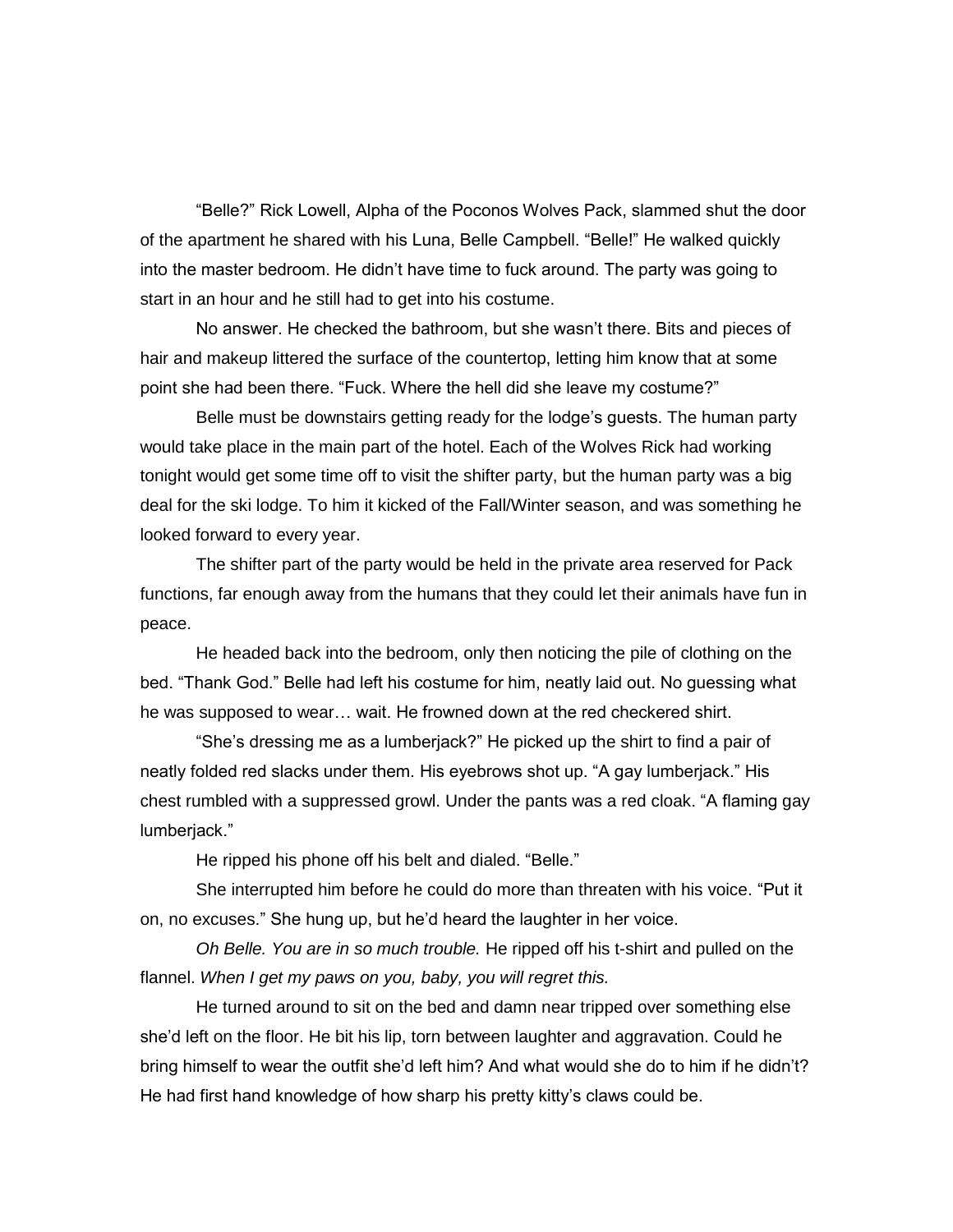*So much trouble.* He thought about his little Puma Luna who'd brought him so much joy along with the aggravation. *But so damn worth it.*

Belle sprinted through the restaurant as fast as her bad leg would let her. Everything had to be perfect before her Wolf showed up. God knew what would happen when he did. She had the feeling her Wolfman was going to want to assert his manhood, if he dared show up in the outfit at all.

Frankly she would be surprised if he did. The idea for the matching costumes had come to her when she'd been on her way home from a doctor's appointment in Halle. The song had been on the radio, and she'd immediately known what she wanted to do. She just hoped he could see the humor in the outfit.

She looked around the lobby of the lodge and nodded. Everything looked good here. Strange how quickly this place had become home. Rick and the other Wolves had gone out of their way to accept her. Well, almost all of them. One crazy bitch and her posse were long gone thanks to some kitty ingenuity and a liberal use of air horns.

She paused as a flash of red caught her eye, but it wasn't Rick. If he actually wore what she'd left him she had some very interesting after-party plans for her big bad Wolf. But right now she had a crisis involving shrimp cocktail to deal with. She raced back towards Lowell's, the restaurant she managed, eager to avert the last party crisis and enjoy her evening.

"No fucking way." Rick stared at himself in the mirror. "I am not showing up in this getup." He'd be the laughingstock of the shifter community. What the hell had she been thinking, putting him in something like this? He was a man, not a-

The doorbell rang. He thought for about two seconds about not answering it, but he knew who stood on the other side of that door. Being a Wolf Alpha meant that he could hear the thoughts of every single one of his people, and he could clearly hear what Ben was thinking. Ben would use the emergency key Rick had given him a long time ago, especially if he thought for some reason that Rick was chickening out on his own party.

The door slammed. *Yup. I'm going to kill her.* "Boss? What's the hold… up?"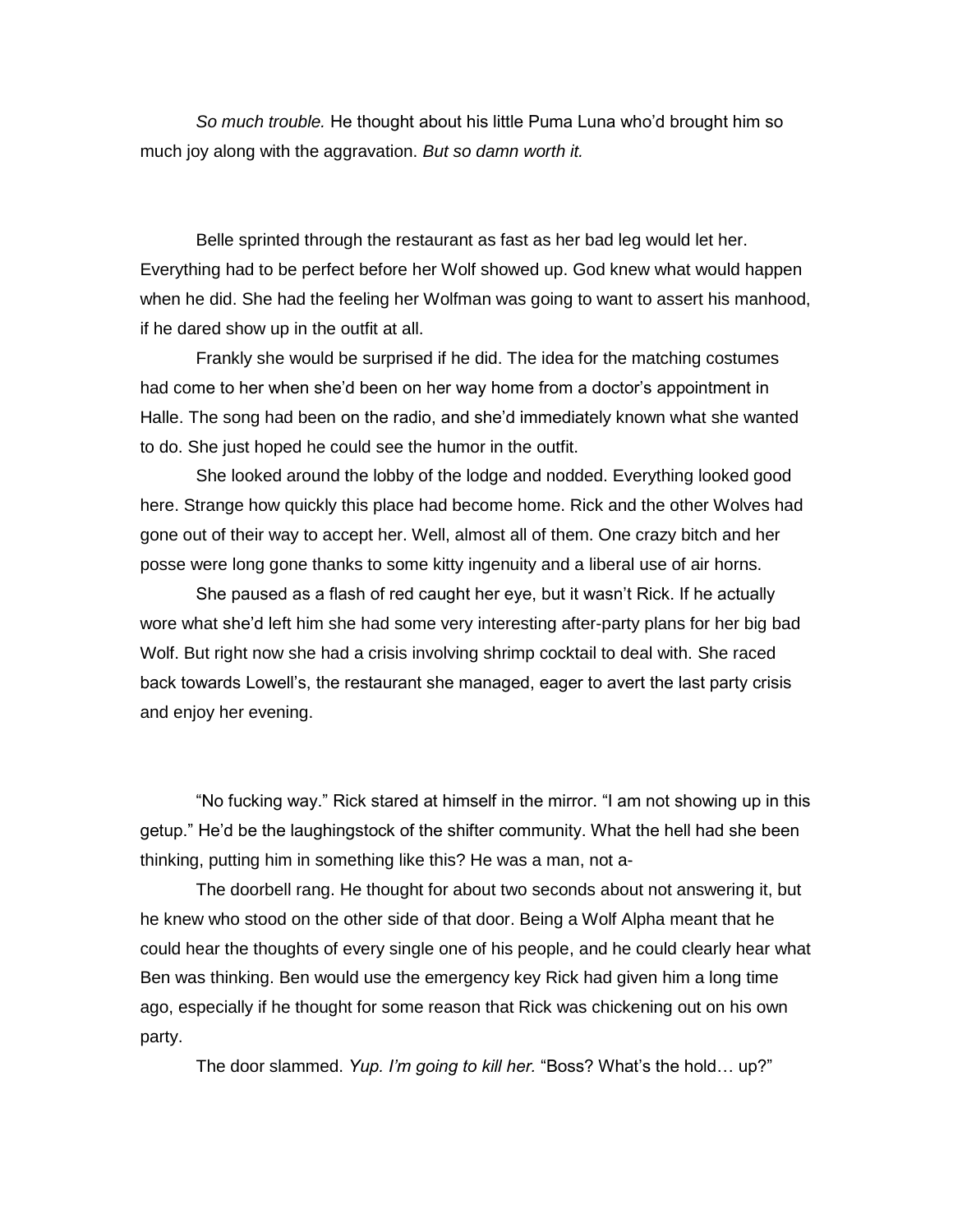Rick glared at Ben. His Marshall's voice had squeaked on that last word. The man was laughing so hard his devil tail was bopping like an insane baton. "Don't. Say. *Anything*."

"Rick? Is everything all right? You feel kind of weird." Rick closed his eyes and pinched the bridge of his nose as his Omega, dressed as a witch, stepped into the room. "Oh. Oh my. I thought Belle was joking when she mentioned she might do that."

From the sounds of choked-back laughter the two of them were making it was going to be a long night.

"We're going to have to advertise for a new Luna."

"W-why?" Ben choked out, finally getting his unmanly attack of giggles back under control.

"Because I'm going to kill her."

"Now Boss, don't go overboard. There's a certain… humor in what you're wearing."

Rick growled.

"Seriously. Besides, you should see what *she's* wearing."

Rick stopped growling. "That good?"

Ben nodded. "Better."

He caught a glimpse of himself in the mirror. "I'm not sure a fucking bikini would make up for this." Hell, he wasn't certain naked would make up for this. Groveling and begging for forgiveness *might* make up for it. He pictured Belle on her knees, her green eyes glowing with remorse, and nearly laughed.

*Yeah. That'll happen.*

Chela was too busy laughing to answer, so Ben did. "C'mon man. It's Halloween. Have some fun with it." Ben got a sly grin on his face. "I know Belle is."

He eyed his Marshall. "Oh?"

"Let's just say it's pretty obvious she's not wearing a bra."

Rick whipped around so fast his long red braid smacked Ben in the nose. His icy blue eyes turned brown as his Wolf let him know he was not pleased. Nobody got to see his little kitty bouncing like that but him. "Let's go."

He stomped past a giggling Chela. "W-wait!"

He growled and turned back, only to find something shoved into his hands. "Don't forget your p-prop." And Chela was off again, her witch's hat bobbing merrily.

Rick rolled his eyes, gritted his teeth, and headed out the door.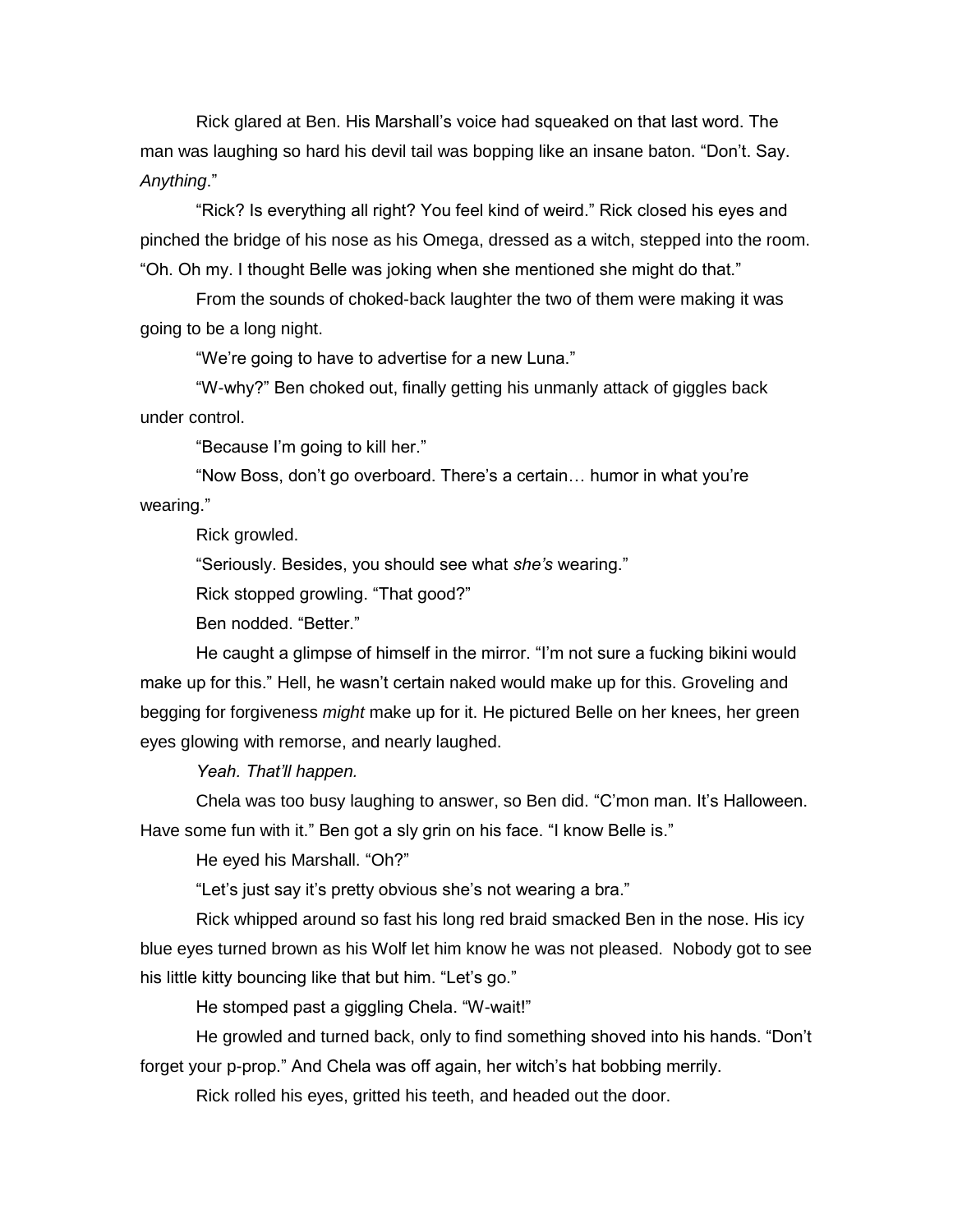Belle tapped her furry foot impatiently. Thank God she'd found these cheap shoes to destroy. They were comfortable, the right color, and she didn't feel too badly about hot gluing fake fur onto them. The heels were low enough that they didn't hurt her hip but still high enough that they made her legs look good. She'd let her own claws loose for the shifter part of the party but painted them shiny black for the human part. She doubted any of the humans present would know they were the real thing.

A guest strolled by and eyed her up and down. She smiled at him. *Be nice.*  "Welcome to the Red Wolf Lodge. Are you a guest of the lodge, or just here for the party?"

He grinned. "I'm here for the party, but I could be a guest if you want me to be."

She resisted the urge to roll her eyes and pointed one claw towards the party. "The party's in the lobby." She put on her best hostess, I'm-a-bimbo-ignore-me smiles. "Enjoy your stay."

He nodded and walked away, but she could hear him muttering to himself. "If all the staff looks like that I'm going to have to come here more often."

She kept the fake smile plastered to her lips until he was out of sight. "Jerk." "Belle."

Belle shivered. Rick was here, and he sounded *pissed.* "Eep." And she took off running, heading straight for the shifter party knowing he wouldn't be far behind.

Rick shook his head, bemused. Where the hell did she think she was going? He could catch her in two shakes of that lame-ass tail she'd strapped to her ass. Although watching that tail swish above said ass was giving him some ideas for later. He grinned. Punishing her for the outfit she'd left him might turn out to be a lot more fun than he'd anticipated.

Rick followed the sweet sway of her body into the shifters'-only party and grimaced. All talking stopped as soon as he entered the room.

"Nice outfit, Lowell!"

Rick flipped of the Coyote Alpha. What the hell had made him invite the guy in the first place?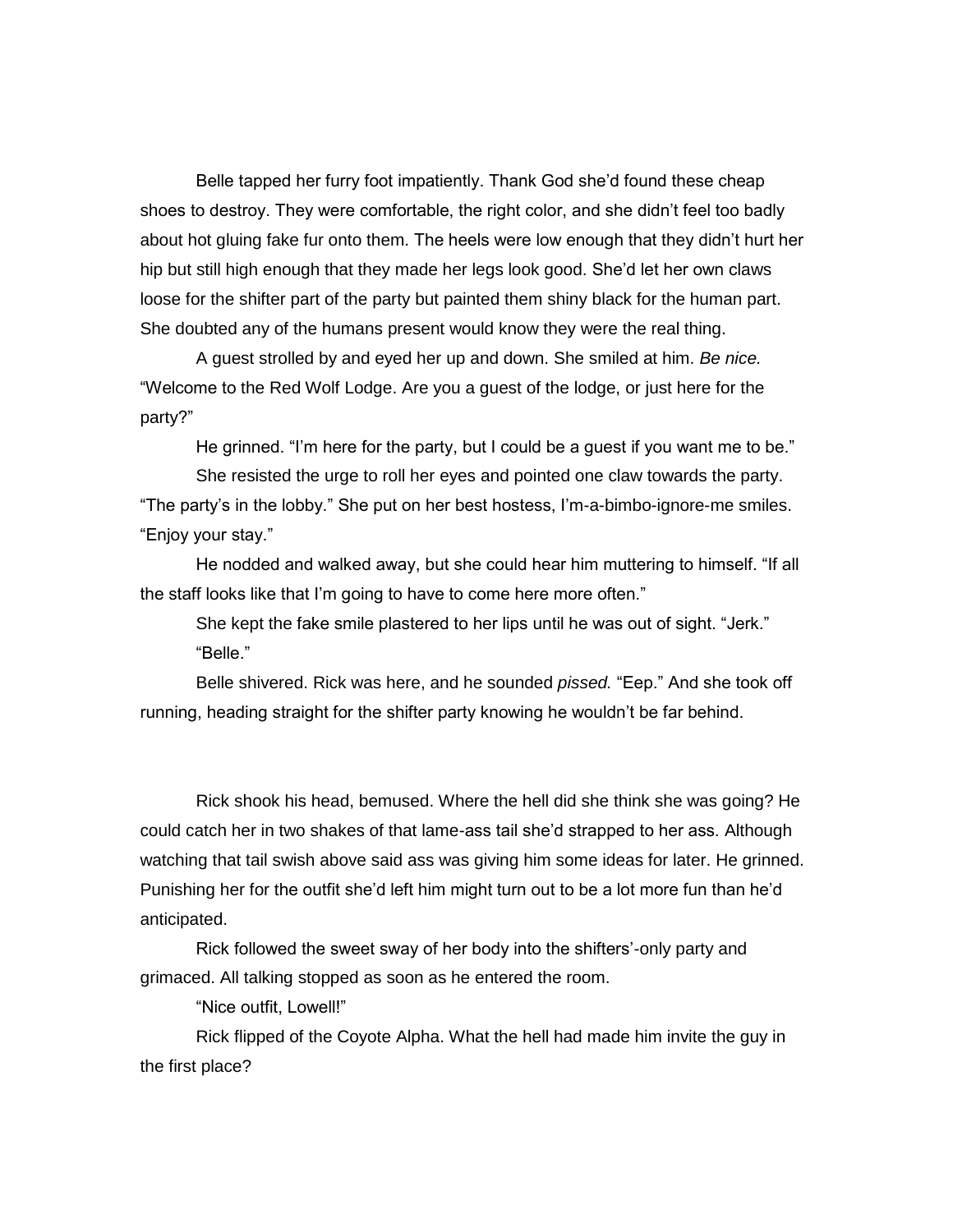A little brown and red wolf tail flashed off to his left. *Belle.* He grinned and sauntered towards his errant mate, ignoring the snickers that followed him. Belle did more to turn this Pack on its ear than any Luna they'd ever had.

"Dude." Dave, his Beta, stopped in front of him. His wizard's robes were tight across his chest. Next to Rick, Dave was probably the biggest guy in the Pack. He looked both horrified and amused as he eyed Rick's costume. "Did you lose a bet?"

Rick's eyes narrowed.

"Seriously. Did she promise you the world's greatest BJ? That's it, isn't it?" Rick put his hands on his hips and tried to stare his Beta down.

"Cock your hip just a little bit and you'll look like you're batting for my team."

That was it. He had no problems with Dave's sexual orientation. Hell, he'd beaten up a few people over it over the years, but enough was enough. Rick swung and hit Dave upside the head with his basket.

" $OW$ "

Rick ignored him. Something inside the basket had rattled. He frowned and pulled open the lid of the basket, wondering what Belle had packed in there. He felt his eyes go wide at the assortment of jars, cans, and sex toys jumbled inside.

"What's in there, anyway? That shit hurt."

Dave tried to sneak a peek and nearly got his nose chopped off when Rick slammed the lid shut again. "Nothing you need to worry about." Rick looked around and spotted Belle. She smiled at him, that come-hither look that had his cock rock hard within seconds. He grinned. "Excuse me. I have a basket of goodies to deliver to grandma."

"What?"

Rick ignored the other man and made his way to his Luna. He had a good idea what he was going to do to her with some of those "goodies" she'd packed for them.

Suddenly his outfit didn't bother him nearly as much as it had earlier.

"Oh damn." Belle swallowed hard at the sight of her mate making his determined way towards her. He wasn't supposed to open the basket until after the party, but apparently he hadn't gotten that mental memo.

He stopped less than an inch from her. "Hello, Ms. Wolf."

Her breath stuttered. God, she loved it when he went all Alpha on her. Not that she would let him know that, of course. "Hello, Little Red." She leaned in and walked her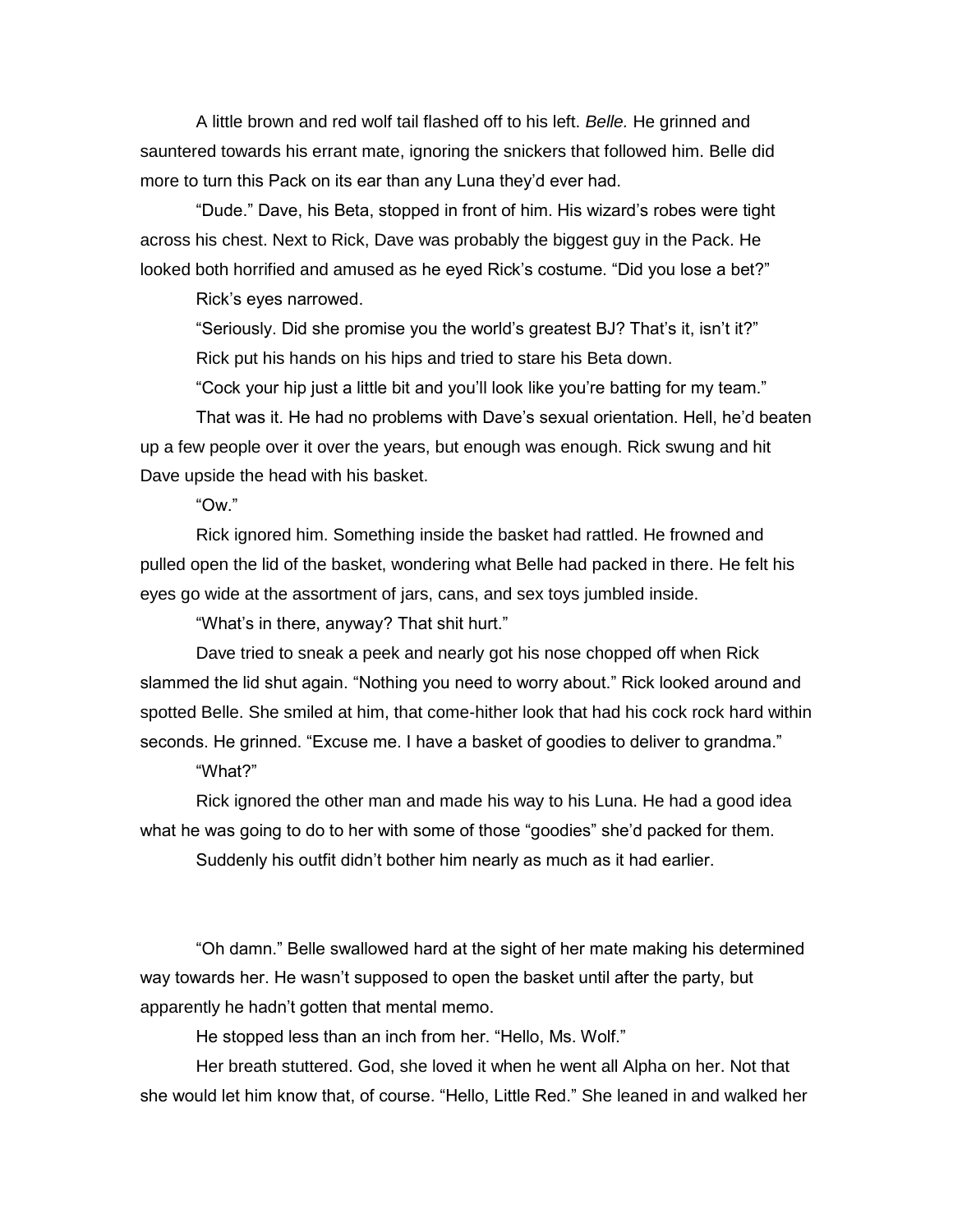painted claws down his chest towards the cock she knew was straining towards her. He was practically tenting the bright red pants. He must have liked what he'd seen in the basket. "Do you have some goodies for me?" She looked up at him through her lashes and licked her lips. He didn't need to know how hard her heart was pounding at the thought of what she wanted tonight.

One big arm wrapped around her waist, pulling her into his body. His hand settled at the base of her tail, stroking her provocatively. "I don't know. I'm supposed to deliver these to grandma." His hand slipped down and cupped one ass cheek through the thin spandex of her outfit. She wondered if he could tell she wasn't wearing any panties. "I'd need a really good reason not to give them to her, you know."

She grinned. She knew then if he'd been mad over the outfits he no longer was. He was going along with the game she wanted to play. She walked her claws back up his body, ignoring the way he groaned. "Oh, grandma. We wouldn't want you to disappoint grandma." She chucked his chin. "So I suppose you'll be visiting her after the party?"

His icy blue eyes stared down the v-neck of the spandex cat suit. It was a deep v, reaching almost to her belly button. *Thank God for double-sided tape or I'd have flashed more than one person tonight.* "I don't know. How long do you think she's been waiting for my goodies?"

She nearly laughed, but held it back. She loved it when he decided to play with her. "I think she's been waiting all day."

"Mm. All day?" He arched his hips, brushing his erection against her.

"Uh-huh." She took a step back, surprised when he let her go. "So, when are you taking your basket to grandma?"

He grinned down at her, the expression feral and full of heat. "I thought I might make her wait a while. It wouldn't do to deliver them too soon."

*Damn.* She was so wet she was afraid she was staining her Lycra. "I wouldn't make her wait too long." She smiled up at him with her best airhead look, gratified when he started looking worried. "You wouldn't want her to get all impatient or anything. Right?"

"Belle."

She heard the warning in his voice. She just chose to ignore it. She stroked his arm. "Have fun at the party Little Red." She blinked up at him, knowing he could see the mischief on her face. "I know I will."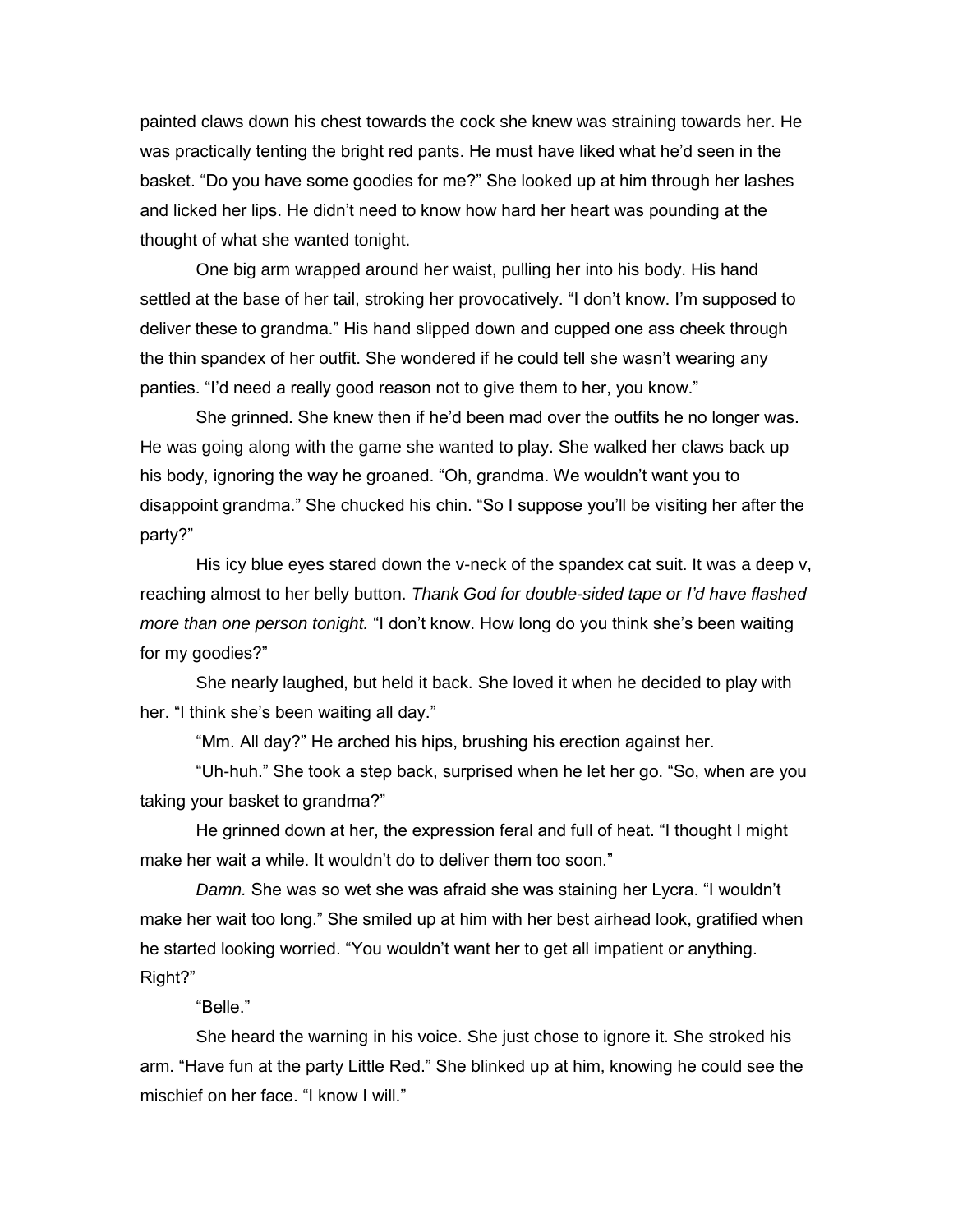She swished her fake tail and sauntered towards the bar, prepared for a long night of waiting.

*"I know I will."*

Evil little cat.

If she swished that tail at the Coyote Alpha one more time Rick was going to paddle it.

He blinked and snuck a peek inside the basket again. He closed the lid and nodded.

Yup. Paddle it.

"Here." He turned to find Dave holding out a drink. He took it and took a swig of the sour drink with a grimace. "If you don't calm down you're going to start a riot."

He took another sip of the mojito Dave had handed him. "I'm thinking we could use a nice Coyote rug out front."

Dave snickered. "Yeah, but you really want the guests complaining about the fleas?"

They exchanged a glance and started laughing. Things were less strained between the New York Coyotes and the Poconos Wolves, but some things never changed.

"Go get your mate and enjoy whatever's in that basket." Rick rolled his eyes at Dave's evil grin. "Something tells me you're in for an interesting night."

"Every night is interesting with my Luna." And Rick wouldn't have it any other way.

"Must be nice." Dave's grin changed, turning sour. Rick knew how much his Beta was hurting. Until either Ben or Dave brought the issue up with him or their problems began to affect the Pack there was nothing he felt he could say or do to make things right for them.

Still, it couldn't hurt to let Dave know he was there for him. He put his hand on his Beta's shoulder, hoping Dave would understand.

The other man grimaced. "Ignore me. Go get your mate before she starts a war." Rick grinned. "We'd totally kick their asses."

Dave just shook his head. "They're Coyotes. Of *course* we'd kick their asses."

Rick snorted and stepped past his best friend. It was time to claim his mate.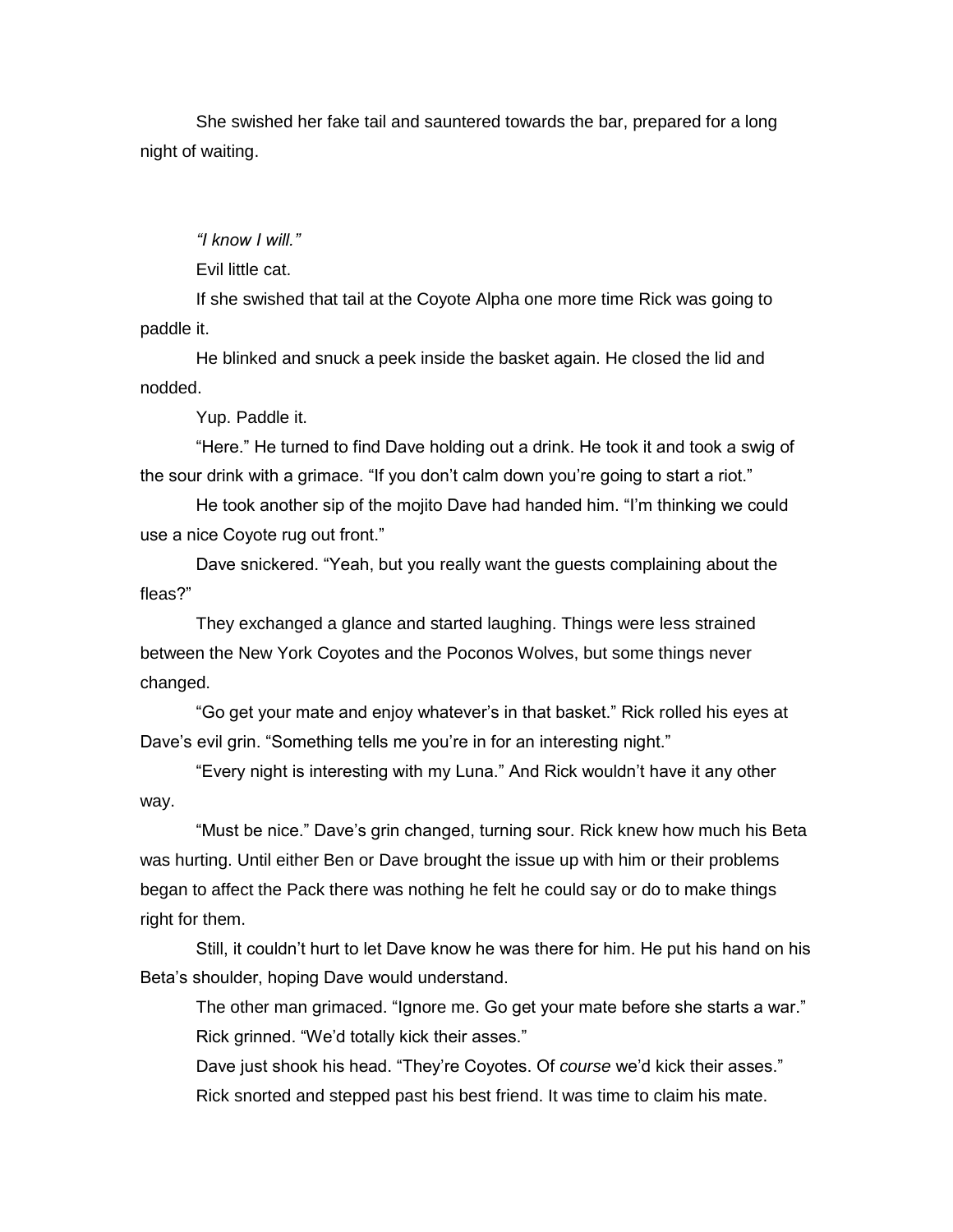There was only one problem with that. Where the hell was she? The little brunette hanging all over the Coyote Alpha definitely wasn't Rick's female.

He opened up his senses, knowing instinctively that she wouldn't have left the building. She hadn't mastered the silent communication between a Wolf Alpha and his Pack, but he could read her whenever, wherever he wanted to. Unfortunately, she was still deaf to the Pack.

A song began to drift through his mind.

*"Who's that walking in these woods? Why it's Little Red Riding Hood!"*

No matter how hard he tried to shake it off, it just wouldn't stop.

*"Hey there Little Red Riding Hood."*

Then he realized what was going on.

*"You sure are looking good."*

She'd played this trick on him once before. He let loose a laugh as the strains of Sam the Sham's "Little Red Riding Hood" drifted through his senses.

*"You're everything that a big bad wolf could want. Arrrrooooooo!"*

It was time to deliver his goodies. Making his excuses, he left the party and hoped like hell Ms. Wolf was waiting in his bed.

Belle rearranged herself on the pillows and waited, the earpieces of her iPod tucked out of sight. She knew Rick was on his way up from the laughter booming through her mind, so she knew she wouldn't need it any longer.

It still amazed her, the connection they had, the love and laughter that sang through their bond. She knew only Wolves had this sort of close connection with their mates, and it thrilled her that, Puma though she was, she could still share this with Rick.

The door slammed open and Rick stalked through the door, the basket handle clenched in one big hand. His eyes darkened to brown when he saw her curled up on the bed. "Hello, Grandma."

Belle took her tail and ran the end of it through her fingertips, the fake fur sliding through her claws. She knew what he saw. She'd stripped off the wolf's costume but left on the belt with the tail and the ears in her blonde hair, leaving herself bare to his gaze. The only thing she'd added was a lace collar with a little cameo pin at her throat, her nod to the wolf's grandma costume. "Hello, Little Red. Is that basket for me?" She let her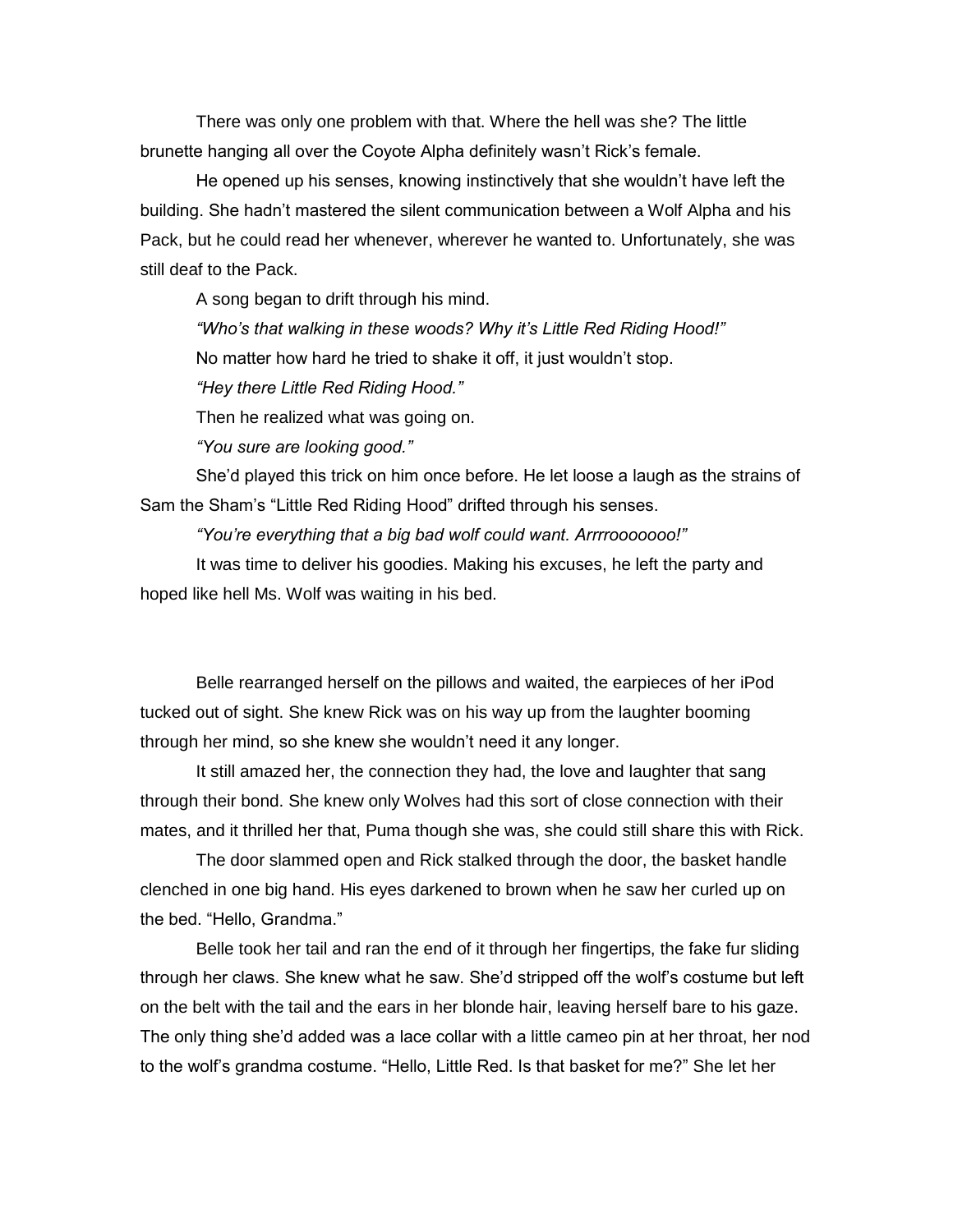eyes bleed to gold, smiling over the rumble in her lover's chest that threatened to turn into a growl.

"Who else would I share my goodies with?"

"Damn straight," she muttered.

He grinned and shook off the cape. "My, Grandma, what big… eyes you have."

She bit her lip to keep from laughing. His gaze wasn't on her eyes, that was for sure. "The better to watch the floor show with."

He snorted and unbuttoned the flannel shirt. He stripped it off and dropped it on top of the cloak. "And what long legs you have." His eyes drifted over the scar on her hip down her long legs. She knew Rick viewed the scar as a badge of honor. The sight never failed to make him even hotter.

She shifted her legs slightly. "The better to hug you with."

His smile turned possessive. "Oh good. I like hugs." He took the band out of his braid and shook all that glorious red hair around his shoulders and back. The tips of it just brushed the top of his ass. She shivered, knowing that soon it would be draped around her.

His hands stroked the erection at the front of his pants. "What big teeth you have."

"The better to bite you with if you don't hurry up." She snarled up at him, baring her fangs. She'd been waiting all fucking day for this.

He threw his head back and laughed. "And what a big mouth you have."

That was it. She was done. She crawled to the side of the bed and undid his pants, pulling his cock into her hands. "The better to eat you up with." And she did just that.

"Oh fuck." Rick sank his hands into her hair. He loved the feel of her mouth on him. It was pure wet heaven. His hips began to move, knowing just how much she could take before she would choke. He wasn't going to hurt his little kitty any more than she wanted to be. "That's it, sweetheart. Fuck, that's so good."

She moaned, the vibration shooting right down his length. It wasn't easy making a mating between a Wolf and a Puma work, but damn if they weren't having a good time trying.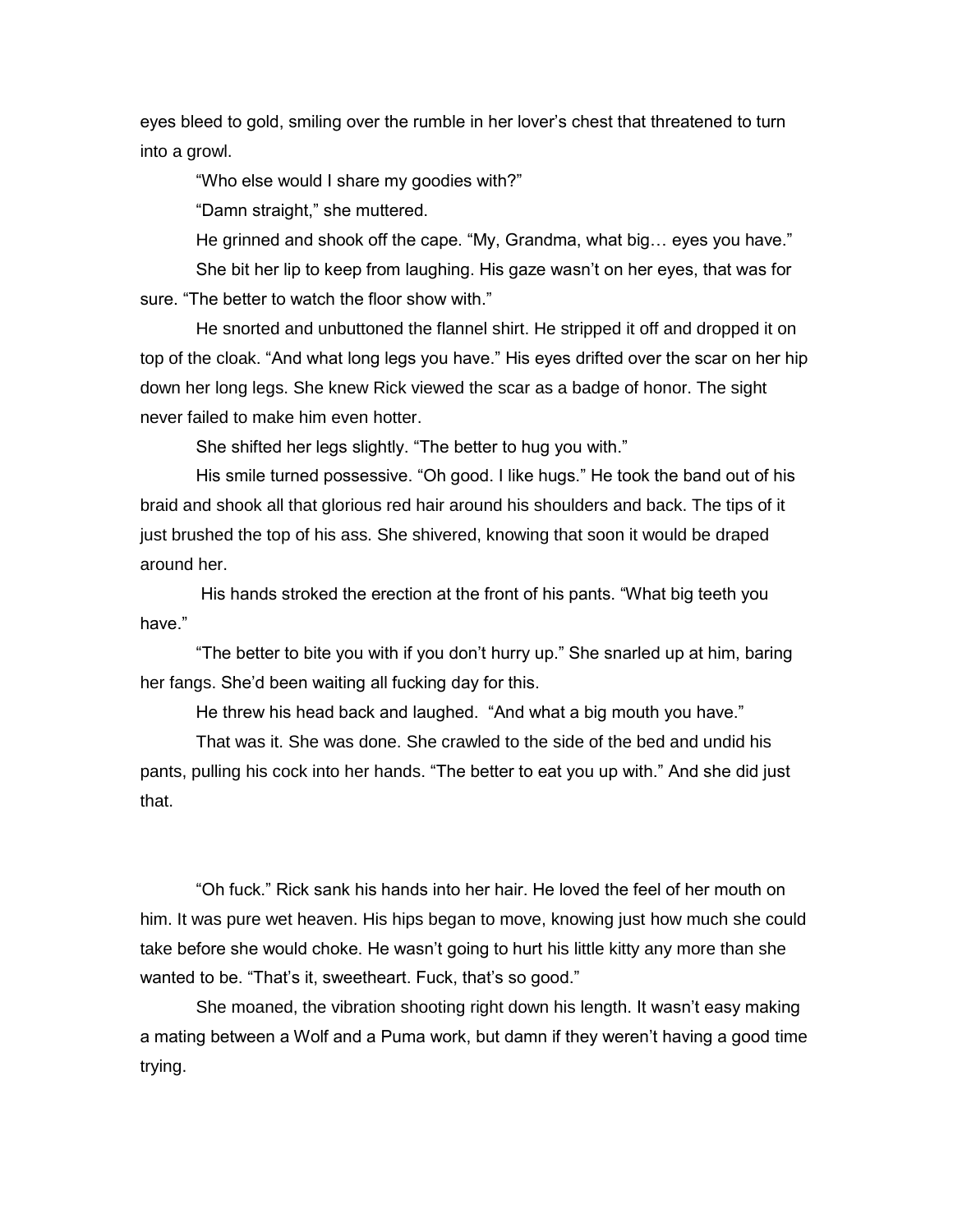He thrust into her mouth a few more times before reluctantly pulling away. Too much more of that and he'd be coming before he was ready. "Enough."

She licked her lips and pouted up at him. "I wasn't done eating yet."

He pulled her up by her hair and took her mouth, toeing off his shoes while he did. He wanted to be skin to skin, not skin to gigolo pants.

Her hands brushed the pants down his ass just before a sharp pain had him rearing back. "Claws!"

She sat back down, that false innocence back on her face. "Who's supposed to be eating who here?"

He growled. "You clawed my *ass.*"

She shrugged and licked some of his blood off the tip of her claw. "Move faster."

Rick's hands went to the sides of the pants. His arms flexed. The pants shredded under the force of his grip. "Happy?"

"Not yet." She crooked her finger at him. "C'mere, Little Red."

He took a step forward, the remains of the pants drifting to the floor. He pushed her gently down on the bed. He leaned down on both arms, keeping one eye on those roving hands of hers. "What did I tell you about clawing my ass?"

"It wasn't deliberate!" She blinked up at him, her lip quivering. "I was… kneading." His lips twitched. "Kneading."

She nodded, but she looked about two seconds from bursting into laughter. "Uhhuh."

He snorted and flipped her over onto her stomach, ignoring her squeal of surprise. He took one of her wrists in each of his hands, holding her splayed out. The fake fur of her tail tickled his erection. "Let's see if we can give you something else to do with those little claws of yours, Ms. Wolf."

"Curses." She wriggled her ass against him and sighed dramatically. "Foiled again."

He lowered his head to the side of her neck, his shoulders shaking. He'd never laughed so much in his life before Belle. "You're going to drive me insane. You know that, right?"

She eyed him through the fall of her hair. "You're a dog. You chase your tail and lick your balls. I hate to tell you this, but you're already insane."

"I do not lick my balls." Not where anyone could see him, anyway.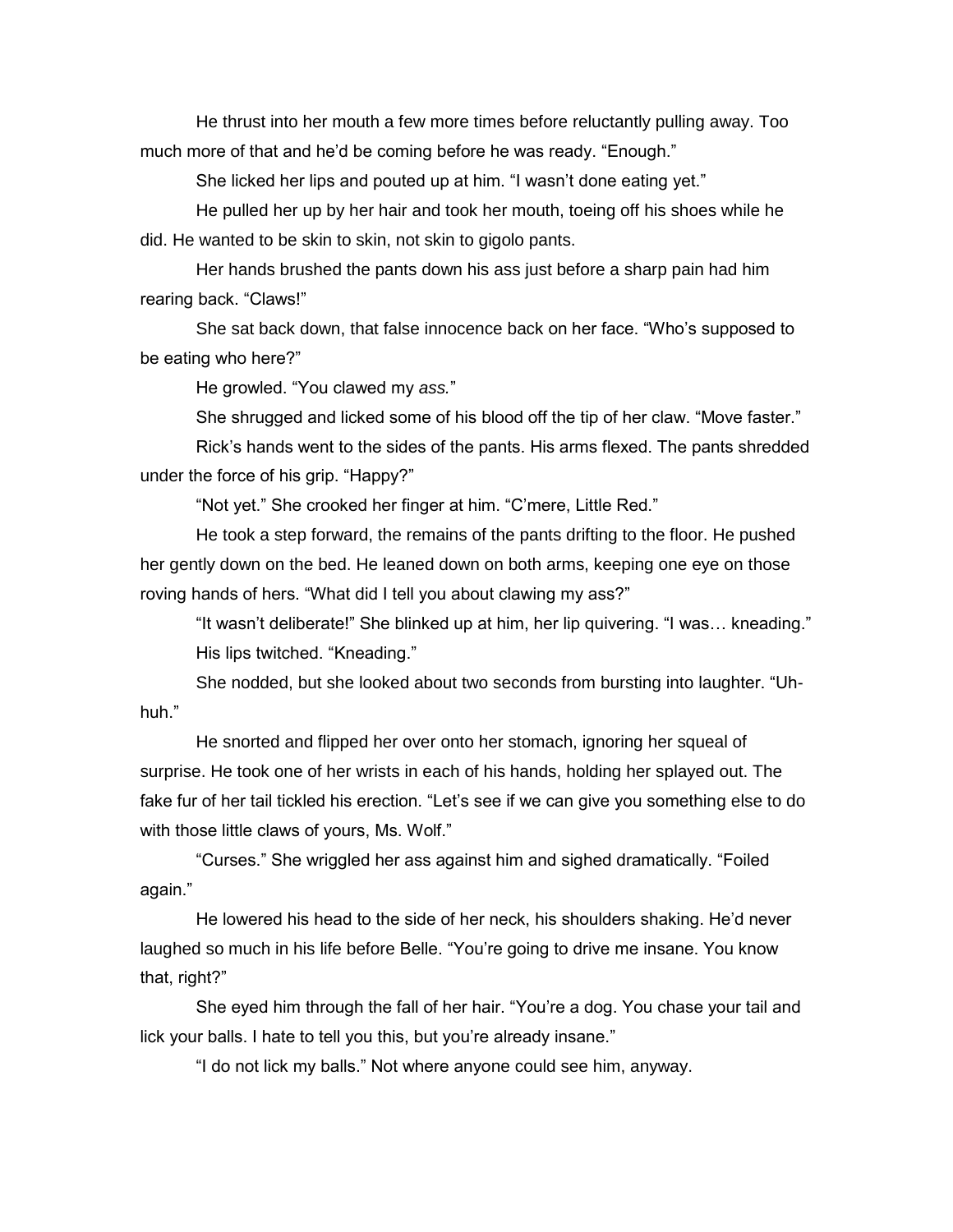She gave him one of those superior cat looks. "I should warn you I'm not above blackmail."

He frowned.

"Digital camera. G-mail. Do the math."

"Belle!" He could feel his cheeks flaming. She wouldn't. Would she?

"Hah! You *do* lick your balls! I knew it." She smiled smugly and wiggled again.

He knew of only one thing that could wipe that smile off her face. He bared his fangs and bit her, once again marking her as his.

Belle shrieked, the surprise orgasm rushing through her, blinding her to everything but the feel of the hard cock nudging her opening. He slipped inside her as the last ripples died out, his tongue lapping the wounds on her neck.

"You were saying?"

"Huh?" Saying? Speech? He wanted to talk *now?*

He chuckled, the sound smug and oh so male. She glared up at him and tightened muscles of her pussy, wringing a gasp from him. *Thank you Dr. Kegel.* "Well?"

"You're right. Speech is overrated." He began to pound into her, the wet slap of their flesh loud and erotic. "So tight, baby."

She moaned when he brushed his fangs over his mark. She wanted him to bite down again, needed it, but no way in hell was she begging for it. "Is that all you've got?" She was breathless, desperate to move against him, but his big body held her down.

His back arched, driving him even further inside her. "Hell no." His hips slammed against her, driving her close to the edge. His teeth nibbled the side of her neck, the sharpness of his fangs reminding her of how good his bite was.

"Now?" His voice was strained, close to breaking.

She knew what he asked, and why. *"Yes."*

He moved his forearm towards her mouth. Together they bit down, each marking the other. The orgasm ripped through them, both of them howling from the pleasure.

Rick pulled loose an eternity later, dropping down next to her in a sweaty heap.

She eyed him blearily. "Hey, Little Red?"

"Hmm?" He sounded sated and sleepy.

"I never got my goodies."

He opened one eye and stared at her. "Oh?"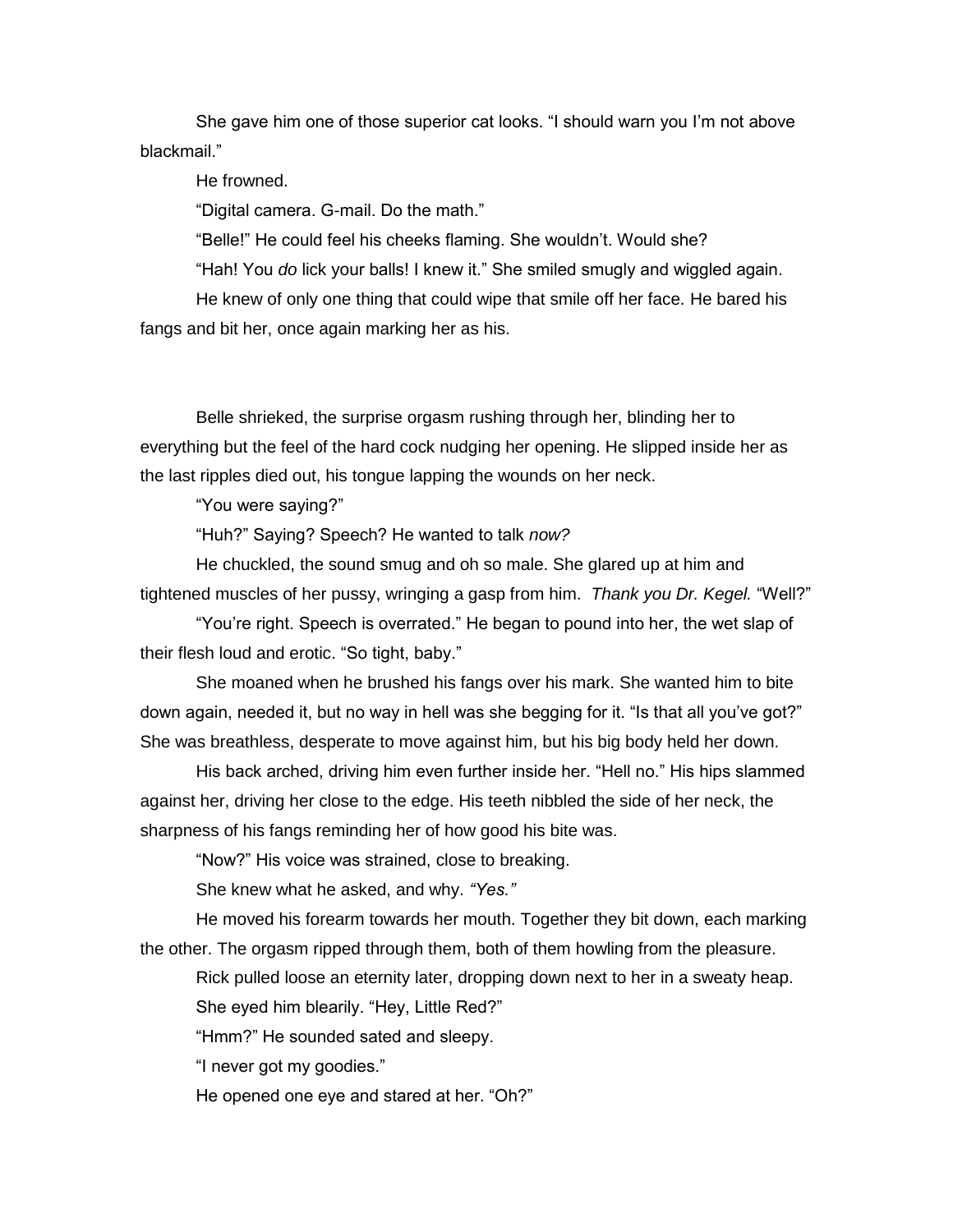"Mm-hmm."

He got out of bed and grabbed the basket. He pulled out the paddle and slapped it against his palm, a wicked gleam in his eye. "Now, about my costume."

Belle's eyes went wide. "Oh shit!" With a giggle she leapt out of bed and raced out of the bedroom, Rick in hot pursuit.

He chased her laugher all over their apartment. She swore later the only reason he caught her was she was dying to get caught.